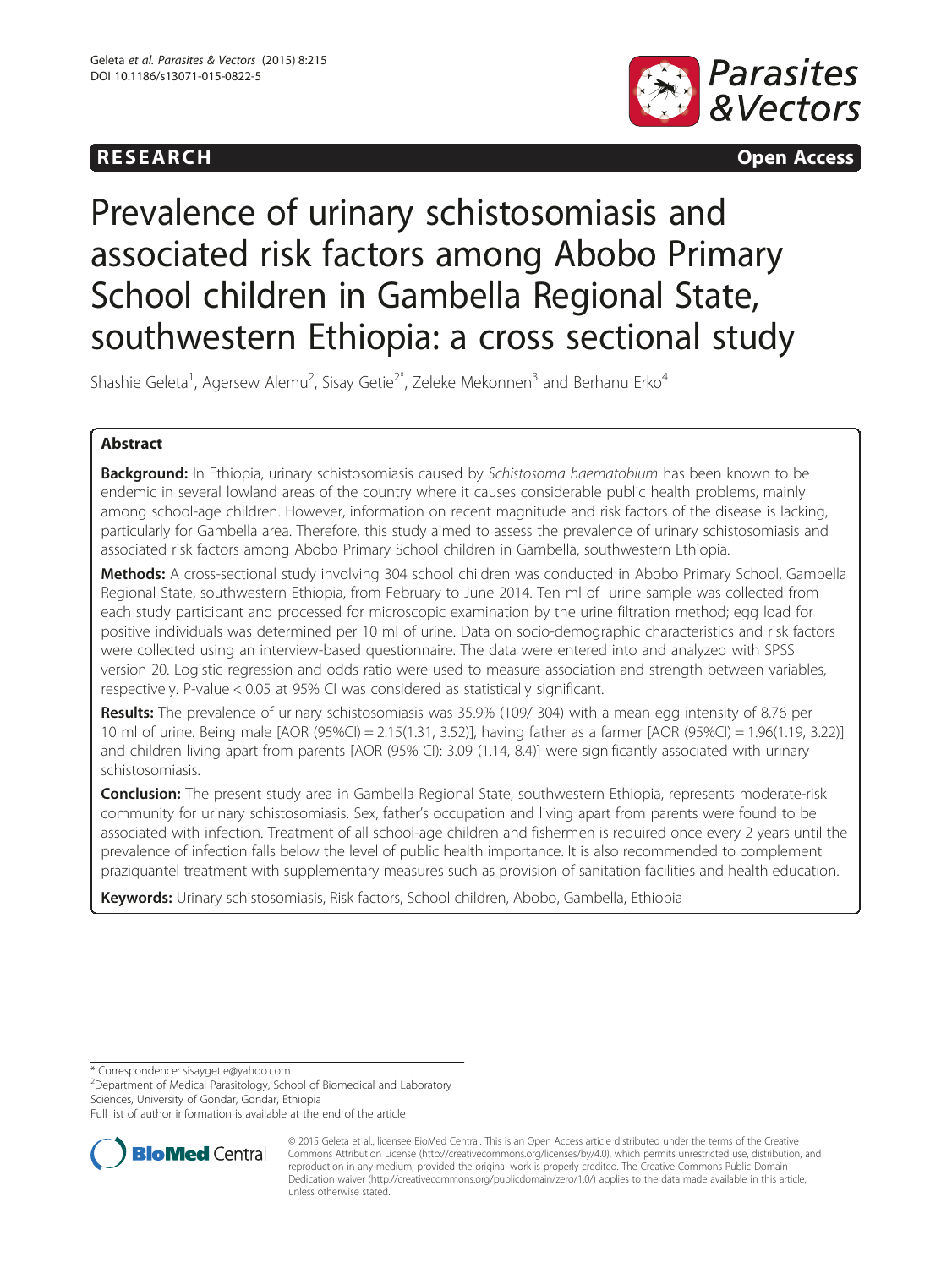# Background

Human schistosomiasis is a chronic disease caused by the blood flukes belonging to the genus Schistosoma. The main disease causing schistosome species are Schistosoma haematobium (S. haematobium), S. mansoni, S. japonicum, S. mekongi and S. intercalatum [\[1\]](#page-7-0). Schistosomiasis is estimated to affect 249 million people worldwide, of which at least 224 million affected people live in sub-Saharan Africa [[2](#page-7-0)]. It ranks second only to malaria as the most common parasitic disease, killing an estimated 280,000 people each year in the African region alone [\[3](#page-7-0)].

S. haematobium is the aetiologic agent of urinary schistosomiasis and it is most prevalent in Africa [\[4\]](#page-7-0). In sub-Saharan Africa, S. haematobium infection is estimated to cause 70, 32, 18 and 10 million cases of hematutria, dysuria, bladder-wall pathology and major hydronephrosis, respectively [\[5](#page-8-0)]. The infection is also responsible for nutritional deficiencies and growth retardation [\[6](#page-8-0)], adverse effects on cognitive development [\[7](#page-8-0)], as well as for decreasing physical activity, school performance, and work capacity and productivity [\[6](#page-8-0)].

Transmission of urinary schistosomiasis is dependent on availability of specific snail hosts and human activities with water contacts [\[8\]](#page-8-0). Therefore, the risk and reemergence of urinary schistosomiasis is attributed to the range of snail habitats promoted by water development schemes such as dam construction [\[9](#page-8-0)]. On the other hand, school age children were thought to have frequent water contact that would make them more vulnerable to schistosomiasis, and hence this age group would be associated more frequently with schistosomiasis problems [[10,11](#page-8-0)].

In Ethiopia, both S. haematobium and S. mansoni are endemic, with an estimated 4 million people infected and 30–35 million being at risk of infection [\[12,13](#page-8-0)]. An infection rate of urinary schistosomiasis as high as 62.7%, was reported among children younger than 14 years of age in certain parts of the country. However, the distribution of urinary schistosomiasis in Ethiopia is highly focal and is limited to lowland areas. In addition, the development of irrigation schemes in different areas of the country has contributed to spread of the disease [\[12](#page-8-0)].

In order to put in place appropriate interventions against schistosomiasis, information on the distribution and associated risk factors of the disease in different transmission settings is a prerequisite. This study, therefore, aimed to determine the prevalence and associated risk factors of S. haematobium infection among primary school children at Abobo District, Gambella, southwestern Ethiopia.

# Methods

#### Study area

The study was conducted at Perbongo Mender 5/6 and among Abobo Primary Schools in Abobo Town, Abobo District, Gambella, Ethiopia (Figure [1](#page-2-0)). Abobo is located at 7° 51′ 0″ North, 34° 33′ 0″ East, and 45 km south of Gambella Town and 822 km southwest of Addis Ababa, Ethiopia. The people in the community are engaged mainly in agricultural and fishing activities. There is a large river called 'Alwero' across Abobo Town where Alwero dam is constructed and children rely on it for swimming and fishing.

# Study design, period and participants

A cross-sectional study was carried out from February 2014 to June 2014. Study participants were recruited voluntarily from Perbongo Mender 5/6 and Abobo Primary Schools in Abobo Town, Gambella.

# Inclusion and exclusion criteria

Primary school children in the 7–14 years age group, attending Perbongo Mender 5/6 and Abobo Primary Schools during the study period were enrolled.

# Exclusion criteria

Primary school children who took medication for schistosomiasis three weeks prior to and during the data collection and children who were seriously ill during data collection were excluded.

# Sample size

The required sample size was determined using single population proportion formula and assuming a 24.54% proportion of urinary schistosomiasis [[14\]](#page-8-0), 5% level of significance ( $\alpha$  = 0.05), 95% confidence interval and 5% margin of error  $(D = 0.05)$ .

After computation and adding 10% for non-response rate, the final sample size was 313. Thus, a total of 313 primary school children participated in the study.

# Sampling technique

Perbongo Mender 5/6 and Abobo Primary Schools were selected randomly from ten primary schools in Abobo District. Sample size was proportionally allocated to each school and each class of participating schools. The student registration book was used as a sampling frame and study participants were selected using a simple random sampling technique. Accordingly, 223 and 90 study participants were recruited from Perbongo Mender 5/6 and Abobo Primary Schools, respectively.

# Data collection procedures

## Socio-demography and related factors

Interview based questionnaire prepared in English and then translated into Agnuak and translated back to English was used to collect socio-demographic and associated risk factor data for urinary schistosomiasis.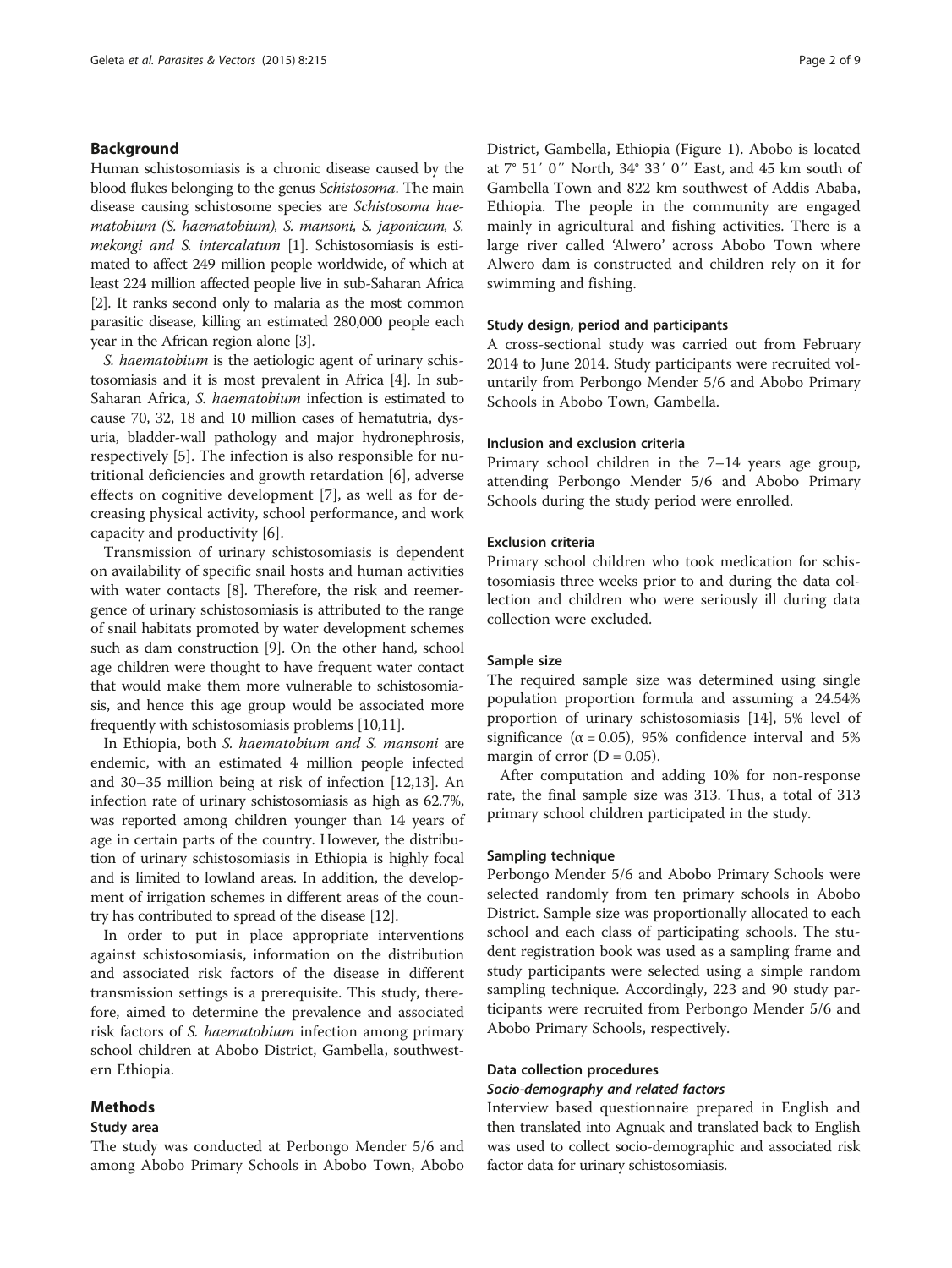<span id="page-2-0"></span>

# Urine sample collection

About 10 ml of terminal urine sample was collected from each study participant in clean labelled plastic containers. Then, 0.2 ml of 37% formalin was added to the urine sample as a preservative. The urine sample was collected between 10 AM and 2 PM to obtain high S. haematobium egg load [\[15](#page-8-0)].

# Microscopic diagnosis of Schistosoma haematobium infection

A standard filtration technique was used to diagnose and quantify ova of S. haematobium. Mixed 10 ml of urine was allowed to pass through 13 mm diameter and 12 μm pore size of nylon mesh filter (Costar Corporation, USA) supported with plastic syringe. The filter containing the residues including S. haematobium eggs was removed and placed on a clean microscopic slide to be examined under a middle power objective. After examining the whole field, microscopic slides containing eggs of S. *haematobium* were recorded as positive while absence of eggs was taken as negative. Intensity of infection was determined for positive samples and recorded as number of eggs per 10 ml of urine. The intensity was classified as light infection (less than 50 eggs/10 ml of urine) and heavy infection (more than 50 eggs/10 ml of urine) [\[15\]](#page-8-0).

# Quality control

Ten percent of the urine samples were re-checked by an experienced laboratory technician. Data was collected by

the first author and other trained personnel and its completeness was checked before the study subject left. Any error appearing during data entry into the computer was re-checked against the original hard copy.

#### Data analysis

The data were entered into and analyzed using SPSS version 20. Data summary was made using descriptive statistics. Chi square, bivariate and multivariable logistic regressions were used to determine the association between dependent and independent variables. Odds ratio with 95% CI was used to measure strength of association between variables. Statistical significance was considered at 95% CI and P-value less than 0.05.

# Ethical consideration

The protocol of the study was reviewed and approved (Reference Number: SBMLS/525/06, 2014) by Research and Ethical Committee of School of Biomedical and Laboratory Sciences, College of Medicine and Health Sciences, University of Gondar, Gondar, Ethiopia. Permission to conduct the study was obtained from Gambella Regional Health Bureau and Gambella Regional Educational Bureau. Informed assent and consent was obtained from children and parent/guardian of the children, respectively. All the information obtained from each study participant was kept confidential. Children found positive for S. haematobium eggs were treated with praziquantel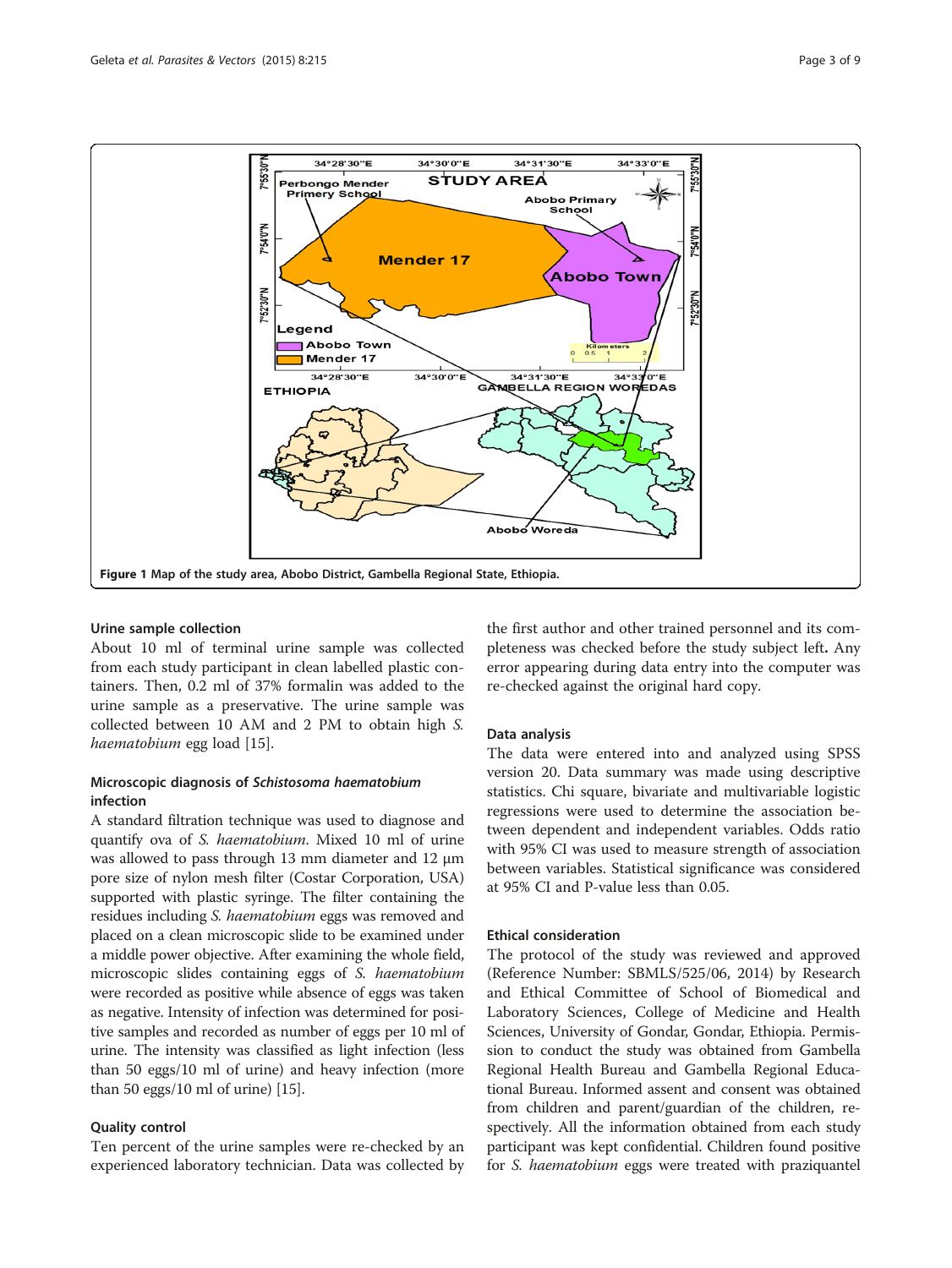using a single oral dose of 40 mg/kg body weight at Abobo Health Center by a physician.

# Results

# Socio-demographic characteristics of study participant

A total of 313 primary school children were recruited and 304 were included in the analysis, of which 155 (51%) and 149 (49%) of them were males and females, respectively. The mean age (SD) of the study participants was 11.37 (2.32) years. Non-farmer (52.3%) and housewife (64.4%) were the major occupation for fathers' and mothers' of study participants, respectively. Among study participants' parents, 165 (58.9%) of fathers and 140 (47.6%) of mothers were able to read and write (Table 1).

Table 1 Socio-demographic characteristics of study participants, Abobo, southwestern Ethiopia, 2014

| <b>Variables</b>            | Frequency | Percentage |
|-----------------------------|-----------|------------|
| Age                         |           |            |
| $7-9$                       | 67        | 22.0       |
| $10 - 12$                   | 99        | 32.6       |
| $13 - 14$                   | 138       | 45.4       |
| Sex                         |           |            |
| Male                        | 155       | 51         |
| Female                      | 149       | 49         |
| <b>Educational level</b>    |           |            |
| $1 - 4$                     | 131       | 43.1       |
| $5 - 8$                     | 173       | 56.9       |
| Fathers' occupation         |           |            |
| Farmer                      | 145       | 47.7       |
| Non farmer                  | 159       | 52.3       |
| Mothers' occupation         |           |            |
| House wife                  | 190       | 62.5       |
| Government employee         | 28        | 9.2        |
| Daily labourer              | 30        | 9.9        |
| Other                       | 56        | 18.4       |
| Fathers' educational status |           |            |
| Does not read and write     | 66        | 21.7       |
| Able to read and write      | 165       | 54.3       |
| Secondary school completed  | 54        | 17.8       |
| Expert level                | 19        | 6.3        |
| Mothers' educational status |           |            |
| Does not read and write     | 143       | 47.0       |
| Able to read and write      | 140       | 46.1       |
| Secondary school completed  | 21        | 6.9        |
| <b>Total</b>                | 304       | 100%       |

# Prevalence and intensity of urinary schistosomiasis

In this study, the prevalence of urinary schistosomiasis was 35.9% with a mean (SD) intensity of 8.76 (14.51) per 10 ml of urine. Among infected study participants, 106 (97.2%) presented with light intensity of urinary schistosomiasis and 3 (2.8%) with heavy intensity. The frequency and mean intensity of urinary schistosomiasis was higher among males [61.5% ( $\chi$ <sup>2</sup> = 7.47, p < 0.008)] and 9.36 per 10 ml of urine) than females (38.5% and 7.81per 10 ml). On the other hand, higher frequency of urinary schistosomiasis was identified among children in the 13 to 14 years age group (39.1%) than the 7 to 9 years age group (15.6%), and the 10 to 12 years age group (34.9%), ( $\chi^2$  = 4.12,  $p < 0.127$ ). However, the mean egg count was higher among children in the 10 to 12 years age group (11.18 per 10 ml). Nevertheless, there was weak linear relationship ( $r = -0.007$ ) between age of children and egg count of urinary schistosomiasis. Overall, there was no statistically significant association between mean egg count of urinary schistosomiasis and sex, age group, distance from the river, use of river for drinking and washing, and swimming habit (data not shown). Higher frequency of urinary schistosomiasis was identified among children with farmer as father's occupation (56.0%) ( $\chi^2 = 4.65$ , p < 0.032) and housewife as mother's occupation (64.8%) ( $\chi$ <sup>2</sup> = 0.866, p < 0.834). Children with a habit of swimming accounted for 91.7% (( $\chi^2$  = 0.496, p < 0.552) of the total urinary schistosomiasis prevalence.

#### Factors associated with urinary schistosomiasis

In this study, 274 (90.1%) of the study participants had a habit of swimming in rivers. However, only 60 (21.9%) of them experienced regular swimming. On the other hand, 213 (70.1%) of the study participants required less than 30 minutes before reaching the river dam and 91 (29.9%) of them used it for washing clothes and bathing. Of the study participants, 168 (56.6%) had heard about urinary schistosomiasis and school was the source of information for 76 (44.2%) of them. In spite of this, 52 (30.2%) of them didn't know any ways of prevention or control against urinary schistosomiasis (Table [2](#page-4-0)).

# Multivariate analysis of factors associated with urinary schistosomiasis

In the bivariate analysis, the 13–14 years of age group [COR (95% CI): 1.89 (1.89, 3.61)], male [COR (95% CI): 1.94(1.2, 3.12) and farmer as father's occupation [COR  $(95\% \text{ CI}): 1.68(1.05, 2.69)]$  were significantly associated with urinary schistosomiasis. In the multivariate logistic regression analysis, only sex, father's occupation and living with parent had statistically significant association with urinary schistosomiasis. Males were two times more likely to be infected with S. haematobium than females, AOR: 2.13 (95% CI: 1.3, 3.5) (Tables [3](#page-5-0) and [4](#page-6-0)).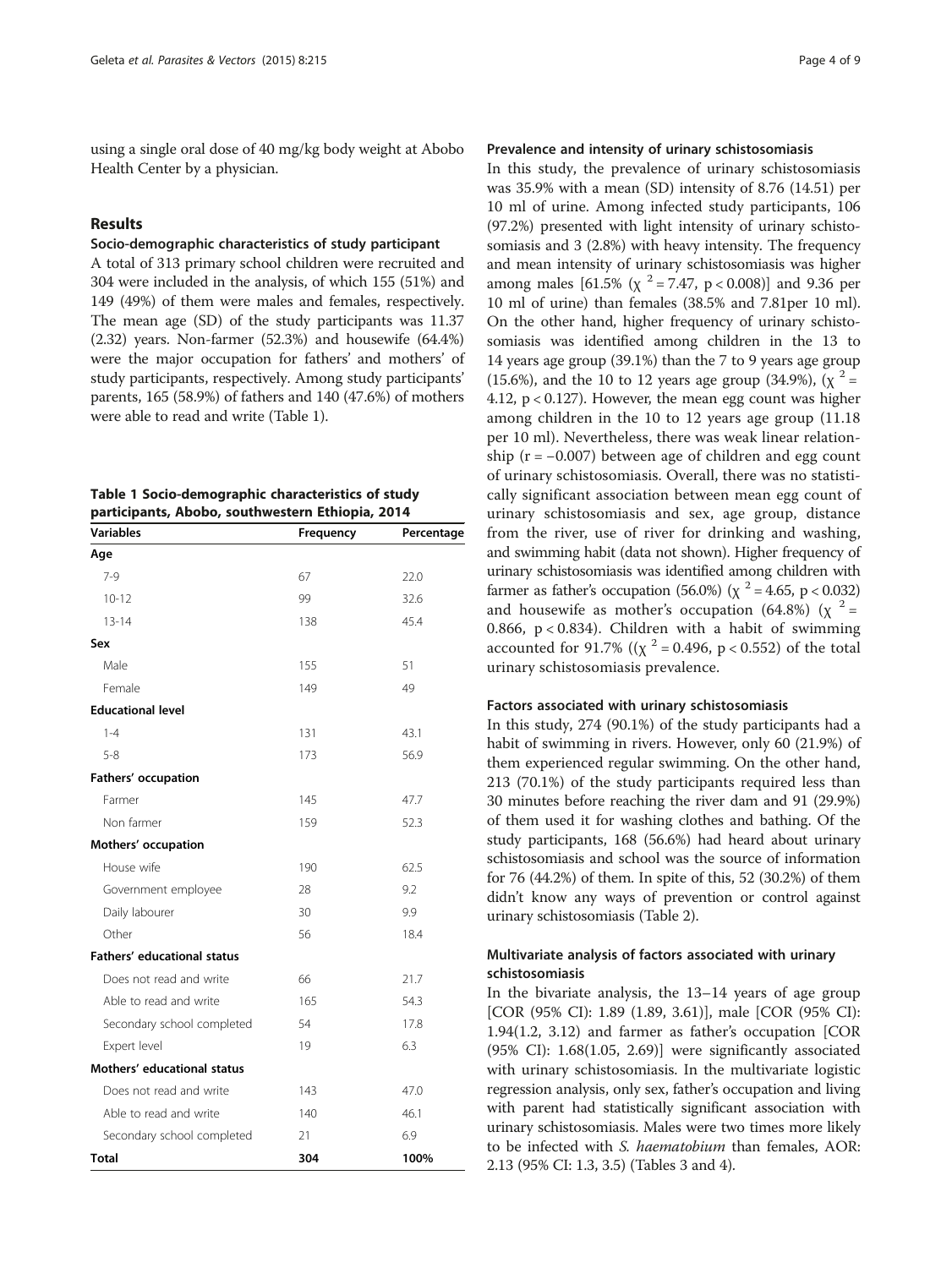| schistosomiasis, Abobo, southwestern Ethiopia, 2014                                                                     |           |            |  |  |  |
|-------------------------------------------------------------------------------------------------------------------------|-----------|------------|--|--|--|
| <b>Variables</b>                                                                                                        | Frequency | Percentage |  |  |  |
| Swimming habit                                                                                                          |           |            |  |  |  |
| Yes                                                                                                                     | 274       | 90.1       |  |  |  |
| No                                                                                                                      | 30        | 9.9        |  |  |  |
| <b>Swimming regularity</b>                                                                                              |           |            |  |  |  |
| Some times                                                                                                              | 214       | 78.1       |  |  |  |
| Regularly                                                                                                               | 60        | 21.9       |  |  |  |
| Living with parent                                                                                                      |           |            |  |  |  |
| Yes                                                                                                                     | 284       | 94         |  |  |  |
| Nο                                                                                                                      | 18        | 6          |  |  |  |
| <b>Distance from river</b>                                                                                              |           |            |  |  |  |
| $<$ 30 $min$                                                                                                            | 213       | 70.1       |  |  |  |
| $>=30$ min                                                                                                              | 91        | 29.9       |  |  |  |
| Water source for washing and bathing                                                                                    |           |            |  |  |  |
| Alwero Dam                                                                                                              | 91        | 29.9       |  |  |  |
| Other                                                                                                                   | 213       | 70.1       |  |  |  |
| Heard about urinary schistosomiasis                                                                                     |           |            |  |  |  |
| Yes                                                                                                                     | 168       | 56.6       |  |  |  |
| No                                                                                                                      | 136       | 434        |  |  |  |
| Total                                                                                                                   | 304       | 100        |  |  |  |
| Knowledge about urinary schistosomiasis among the total 168<br>participants who had heard about urinary schistosomiasis |           |            |  |  |  |
| <b>Information source</b>                                                                                               |           |            |  |  |  |
| School                                                                                                                  | 76        | 45.2       |  |  |  |
| Home                                                                                                                    | 46        | 27.4       |  |  |  |
| Other                                                                                                                   | 46        | 27.4       |  |  |  |
| Symptom of urinary schistosomiasis                                                                                      |           |            |  |  |  |
| Abdominal pain                                                                                                          | 16        | 9.5        |  |  |  |
| Dysuria                                                                                                                 | 5         | 3.0        |  |  |  |
| Bloody urine                                                                                                            | 121       | 72.0       |  |  |  |
|                                                                                                                         |           |            |  |  |  |

<span id="page-4-0"></span>Table 2 Frequency of risk factors associated with urinary schistosomiasis, Abobo, southwestern Ethiopia, 2014

Table 2 Frequency of risk factors associated with urinary schistosomiasis, Abobo, southwestern Ethiopia, 2014 (Continued)

| Have treatment |     |      |  |
|----------------|-----|------|--|
| Yes            | 142 | 84.5 |  |
| No.            | 10  | 6.0  |  |
| Do not know    | 16  | 9.5  |  |
| Total          | 168 | 100  |  |

# **Discussion**

In the present study, the overall prevalence of urinary schistosomiasis among school children in Abobo area, Gambella, was 35.9% and can be categorized as moderate based on WHO categories of endemic communities [[16](#page-8-0)]. This prevalence was higher compared to studies carried out in the Afar Region (24.54%), the middle Awash Valley (3.1%) and Somali Region (16.0%) [\[14,17,18\]](#page-8-0) of Ethiopia. It was also higher compared to studies conducted in Sudan (16%) and Swaziland (5.3%) [[19,20\]](#page-8-0). However, it was lower than a prevalence reported from Hassoba in Afar Regional state, Ethiopia (47.6%), from the White Nile River Basin of the Sudan (45%), and from Nigeria (41.5%) [[21](#page-8-0)-[23](#page-8-0)]. The difference can be explained by differences in ecological factors that can in turn lead to differences in transmission intensity [[24](#page-8-0)].

This study showed lower mean intensity of urinary schistosomiasis (8.76 per 10 ml of urine) as compared to a study carried out in Afar Region, Ethiopia (14.8 eggs/ 10 ml of urine), Senegal (185eggs/10 ml of urine) and the Sudan (14.9 eggs/10 ml) [\[23,25,26\]](#page-8-0). This could be associated with differences in seasonality in transmission and types of water contact among study participants [\[24,25,27](#page-8-0)]. Treatment against urinary schistosomiasis could also lead to the low intensity of the parasite as indicated from a previous study in Mali [[28\]](#page-8-0). In the current study, 84.5% (142) and 72.0% (121) of study participants knew about the presence of treatment against urinary schistosomiasis and reported bloody urine as a symptom of urinary schistosomiasis, respectively. This might have also caused self-reporting and hence seeking treatment for the infection [\[29\]](#page-8-0).

In the current study, males were two times more likely to be infected with urinary schistosomiasis than females. This was comparable with studies conducted in the Sudan and Swaziland [[19](#page-8-0),[20,26\]](#page-8-0). Socio-cultural factors where males are mostly engaged in water- contact activities like swimming and bathing, fishing, farming and watering cattle could lead to higher exposure among males. Significant association between urinary schistosomiasis and school children involved in farming and fishing were reported from Nigeria [\[30\]](#page-8-0). On the contrary, studies carried out in Ghana and Nigeria showed higher prevalence of urinary schistosomiasis among females than males [\[31,32\]](#page-8-0).

| <b>Information source</b>          |     |      |
|------------------------------------|-----|------|
| School                             | 76  | 45.2 |
| Home                               | 46  | 27.4 |
| Other                              | 46  | 27.4 |
| Symptom of urinary schistosomiasis |     |      |
| Abdominal pain                     | 16  | 9.5  |
| Dysuria                            | 5   | 3.0  |
| Bloody urine                       | 121 | 72.0 |
| Weakness                           | 4   | 2.4  |
| Do not know                        | 22  | 13.1 |
| Parasite penetrate skin            |     |      |
| Yes                                | 48  | 28.6 |
| No                                 | 120 | 71.4 |
| Know the vector                    |     |      |
| Yes                                | 30  | 17.9 |
| No                                 | 138 | 82.1 |
| Have prevention                    |     |      |
| Yes                                | 142 | 69.0 |
| No                                 | 10  | 14.9 |
| Do not know                        | 16  | 16.1 |
|                                    |     |      |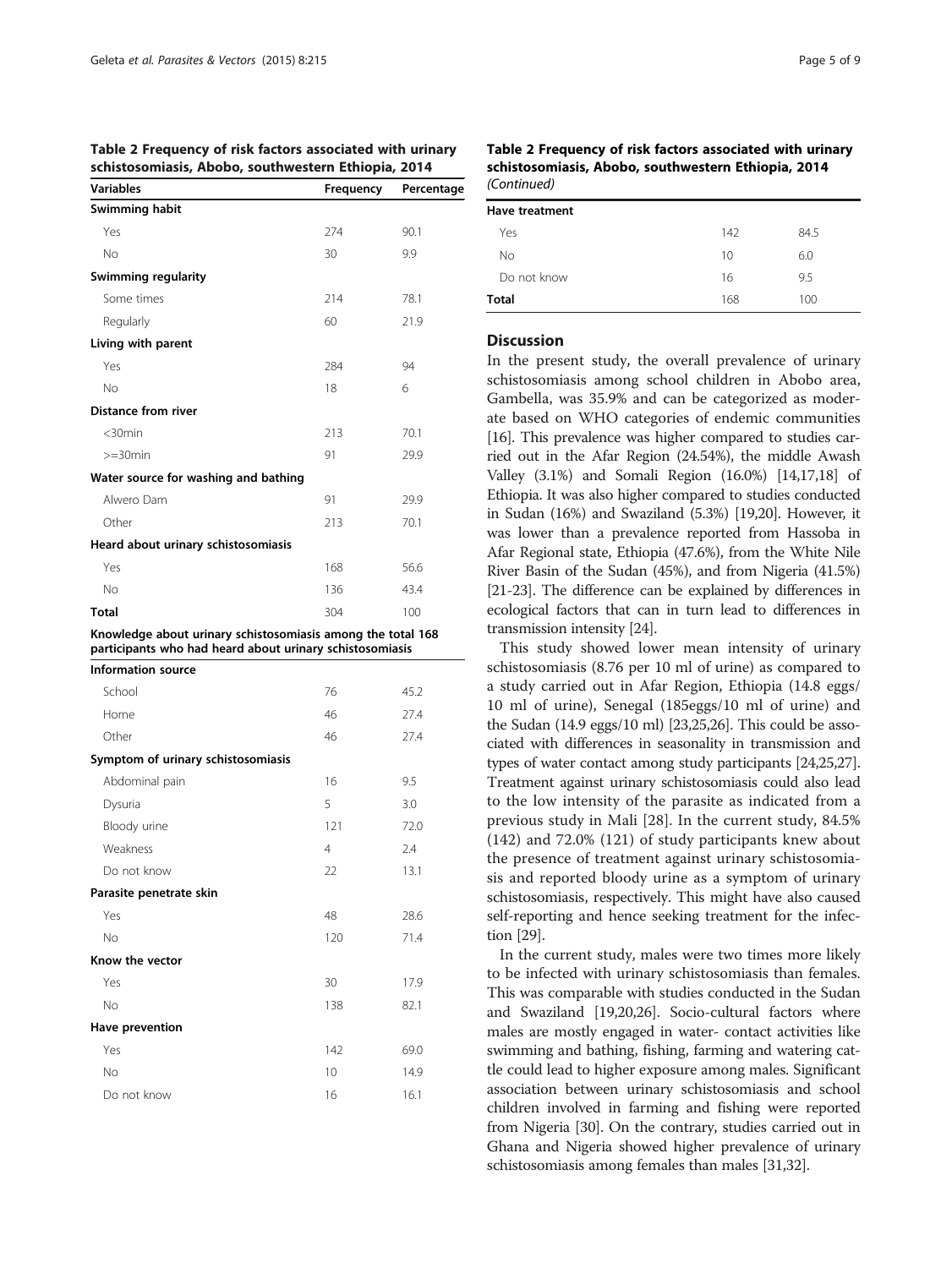| <b>Variables</b>              | Frequency of urinary schistosomiasis |              |              | <b>COR (95%CI)</b>    | AOR (95% CI)      |
|-------------------------------|--------------------------------------|--------------|--------------|-----------------------|-------------------|
|                               | Sub-total (%)                        | Positive (%) | Negative (%) |                       |                   |
| Age                           |                                      |              |              |                       |                   |
| $7-9$                         | 67 (100)                             | 17(25.4)     | 50 (74.6)    | 1                     |                   |
| $10 - 12$                     | 99 (100)                             | 38 (38.4)    | 61(61.6)     | 1.83 (0.93,3.63)      |                   |
| $13 - 14$                     | 138 (100)                            | 54 (39.1)    | 84 (60.1)    | 1.89 (1.89,3.61)      |                   |
| Sex                           |                                      |              |              |                       |                   |
| Male                          | 155 (100)                            | 67 (43.2)    | 88 (56.8)    | 1.94 (1.2,3.12)       | 2.13(1.3,3.5)     |
| Female                        | 149 (100)                            | 42 (28.2)    | 107 (71.8)   | 1                     | $\mathbf{1}$      |
| <b>Educational level</b>      |                                      |              |              |                       |                   |
| $1 - 4$                       | 131 (100)                            | 47 (35.9)    | 84 (64.1)    | 1                     |                   |
| $5 - 8$                       | 173 (100)                            | 62 (35.8)    | 111(64.2)    | 0.99(0.622, 1.6)      |                   |
| Fathers' occupation           |                                      |              |              |                       |                   |
| Farmer                        | 145 (100)                            | 61(42.1)     | 84 (57.9)    | 1.68 (1.05, 2.69)     | 1.96 (1.97, 3.22) |
| Non-farmer                    | 159 (100)                            | 48 (30.2)    | 111 (69.8)   | 1                     | $\mathbf{1}$      |
| Mothers' occupation           |                                      |              |              |                       |                   |
| House wife                    | 190 (100)                            | 68 (35.8)    | 122 (64.2)   | 0.93 (0.50,1.72)      |                   |
| Government employee           | 28 (100)                             | 8(28.6)      | 20 (71.4)    | $0.67$ $(0.25, 1.78)$ |                   |
| Daily labourer                | 30 (100)                             | 12(40)       | 18(60)       | 1.11(0.45, 2.76)      |                   |
| Other                         | 56 (100)                             | 210          | 350          | 1                     |                   |
| Fathers' educational status   |                                      |              |              |                       |                   |
| Does not read and write       | 66 (100)                             | 23 (34.9)    | 43 (65.1)    | 2.0 (0.60,6.75)       |                   |
| Able to read and write        | 165 (100)                            | 65 (39.4)    | 100 (60.6)   | 2.44 (0.78,7.67)      |                   |
| Secondary school completed    | 54 (100)                             | 17(31.5)     | 37 (68.5)    | 1.72 (0.49,5.98)      |                   |
| Expert level                  | 19 (100)                             | 4(21.1)      | 15 (78.9)    | 1                     |                   |
| Mothers' educational status   |                                      |              |              |                       |                   |
| Does not read and write       | 143 (100)                            | 58 (40.6)    | 85 (59.4)    | 1.70 (0.63,4.66)      |                   |
| Able to read and write        | 140 (100)                            | 45 (32.1)    | 95 (67.9)    | 1.18 (0.43,3.26)      |                   |
| Secondary school completed    | 21 (100)                             | 6(28.6)      | 15(71.4)     | 1                     |                   |
| Swimming habit                |                                      |              |              |                       |                   |
| Yes                           | 274 (100)                            | 100 (36.5)   | 174 (63.5)   | 1.34 (0.59,3.04)      |                   |
| No                            | 30 (100)                             | 9(30.0)      | 21 (70.0)    | 1                     |                   |
| Swimming regularity           |                                      |              |              |                       |                   |
| Sometimes                     | 214 (100)                            | 79 (36.9)    | 135(63.1)    | $\mathbf{1}$          |                   |
| Regularly                     | 60 (100)                             | 21 (35.0)    | 39 (65.0)    | 0.92 (0.51,1.68)      |                   |
| Living with biological parent |                                      |              |              |                       |                   |
| Yes                           | 284 (100)                            | 99 (34.9)    | 185(65.1)    | $\mathbf{1}$          | $\mathbf{1}$      |
| No                            | 18 (100)                             | 10 (55.6)    | 8 (44.5)     | 2.34 (0.89,6.12)      | 3.09 (1.14,8.4)   |
| <b>Distance from river</b>    |                                      |              |              |                       |                   |
| $<$ 30 $min$                  | 213 (100)                            | 74 (34.7)    | 139 (65.3)   | 0.85(0.51, 1.42)      |                   |
| $>=30min$                     | 91 (100)                             | 35 (38.5)    | 56 (61.2)    | $\mathbf{1}$          |                   |

<span id="page-5-0"></span>Table 3 Multivariate analysis of variables associated with frequency of urinary schistosomiasis among study participants, Abobo, southwestern Ethiopia, 2014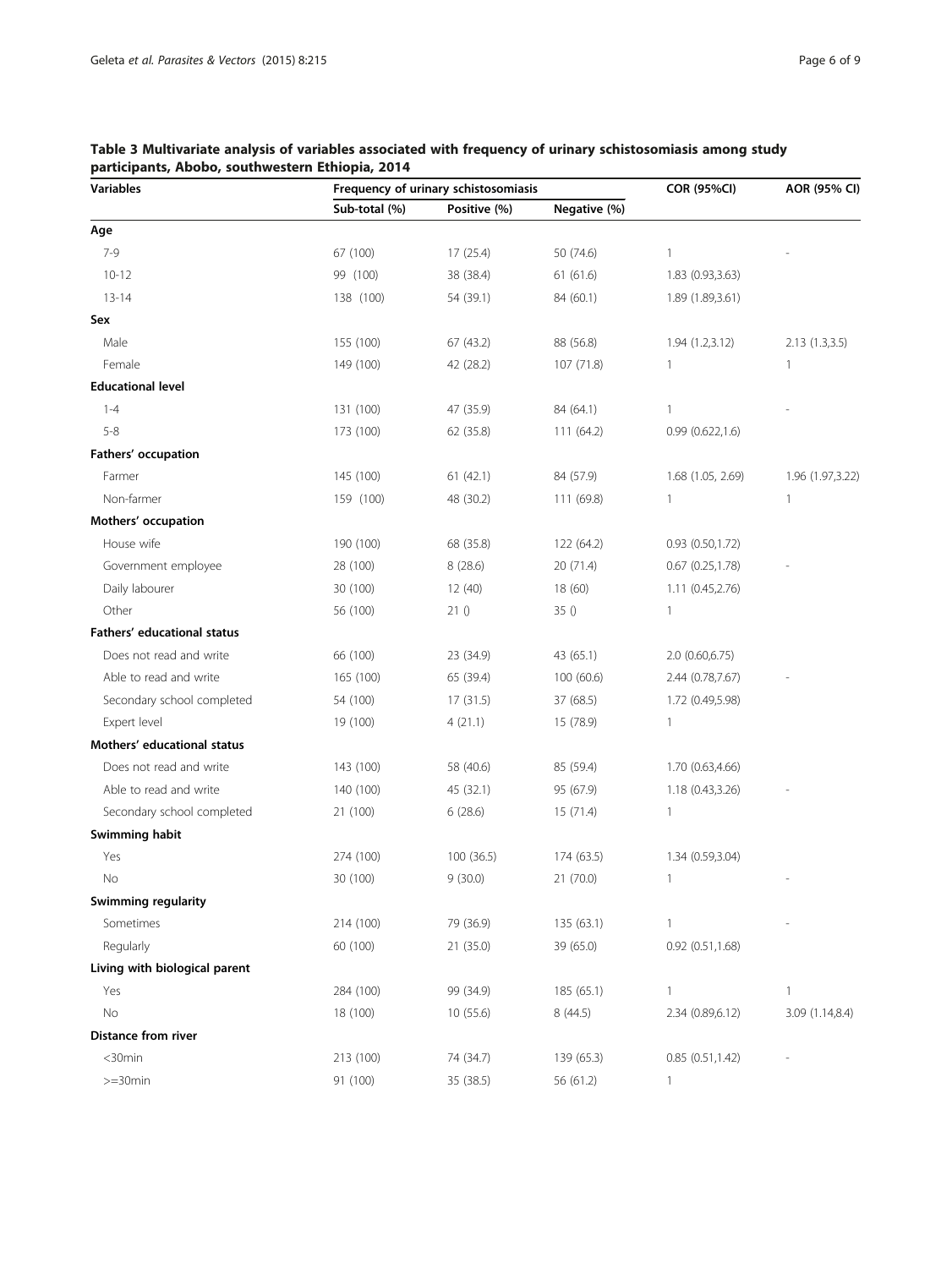| Water source for washing<br>and bathing |           |            |            |                 |                          |
|-----------------------------------------|-----------|------------|------------|-----------------|--------------------------|
| Dam                                     | 91 (100)  | 35 (38.5)  | 56 (61.2)  | 0.85(0.51,1.41) | $\overline{\phantom{a}}$ |
| other                                   | 213 (100) | 74 (34.7)  | 139 (65.3) |                 |                          |
| Heard about urinary schistosomiasis     |           |            |            |                 |                          |
| Yes                                     | 168 (100) | 61(36.3)   | 107(63.7)  |                 | $\overline{\phantom{a}}$ |
| No.                                     | 136 (100) | 48 (35.3)  | 88 (65.7)  | 0.96(0.59,1.53) |                          |
| Total                                   | 304 (100) | 109 (35.9) | 195 (64.1) |                 |                          |

<span id="page-6-0"></span>Table 3 Multivariate analysis of variables associated with frequency of urinary schistosomiasis among study participants, Abobo, southwestern Ethiopia, 2014 (Continued)

Even though the prevalence of urinary schistosomiasis increased with age, there was no significant association between these variables. This finding was in line with studies conducted in the Somali Regional State, Ethiopia and the Sudan [[17,26](#page-8-0)]. This could be explained by more involvement of older children in field activities and relatively higher risk of exposure to infection. Previous study from Nigeria indicated that children in the 10 to 14 years age group excrete large numbers of S. haematobium eggs [[33\]](#page-8-0).

Table 4 Multivariate analysis of variables associated with urinary schistosomiasis among study participants who had heard about urinary schistosomiasis, Abobo, southwestern Ethiopia, 2014

| <b>Variables</b>                   | Frequency of urinary schistosomiasis |              |              | COR (95% CI)     | AOR (95% CI)     |
|------------------------------------|--------------------------------------|--------------|--------------|------------------|------------------|
|                                    | Sub-total                            | Positive (%) | Negative (%) |                  |                  |
| <b>Information source</b>          |                                      |              |              |                  |                  |
| School                             | 76 (100)                             | 27(35.5)     | 49 (64.5)    |                  |                  |
| Home                               | 46 (100)                             | 15(32.6)     | 31 (67.4)    | 0.88(0.41, 1.91) |                  |
| Other                              | 46 (100)                             | 19 (41.3)    | 27 (58.7)    | 1.28 (0.60,2.71) |                  |
| Symptom of urinary schistosomiasis |                                      |              |              |                  |                  |
| Abdominal pain                     | 16 (100)                             | 8(50.0)      | 8(50.0)      | $\mathbf{1}$     |                  |
| Dysuria                            | 5(100)                               | 1(20.0)      | 4(80.0)      | 0.25(0.02, 2.76) |                  |
| Bloody urine                       | 121 (100)                            | 44 (36.4)    | 77 (63.6)    | 0.57(0.20, 1.63) |                  |
| Weakness                           | 4(100)                               | 1(25.0)      | 3(75.0)      | 0.33(0.03, 3.93) |                  |
| Do not know                        | 22 (100)                             | 7(31.8)      | 15 (68.2)    | 0.47(0.12,1.77)  |                  |
| Parasite penetrate skin            |                                      |              |              |                  |                  |
| Yes                                | 48 (100)                             | 18 (37.5)    | 30(62.5)     |                  |                  |
| No                                 | 120 (100)                            | 43 (35.8)    | 77 (64.2)    | 0.93(0.47, 1.86) |                  |
| Know the vector                    |                                      |              |              |                  |                  |
| Yes                                | 30 (100)                             | 14(46.7)     | 16 (53.3)    |                  |                  |
| No                                 | 138 (100)                            | 47 (34.1)    | 91 (65.9)    | 0.59(0.27, 1.31) |                  |
| Have prevention                    |                                      |              |              |                  |                  |
| Yes                                | 116 (100)                            | 50(43.1)     | 66 (56.9)    | 1                | $\mathbf{1}$     |
| No                                 | 25 (100)                             | 5(20.0)      | 20 (80.0)    | 0.33(0.12,0.94)  | 0.32 (0.11,0.96) |
| Do not know                        | 27 (100)                             | 6(22.2)      | 21 (77.8)    | 0.38(0.14, 1.00) | 0.29(0.6, 1.35)  |
| Have treatment                     |                                      |              |              |                  |                  |
| Yes                                | 142 (100)                            | 55 (38.7)    | 87(61.3)     |                  |                  |
| No                                 | 10 (100)                             | 2(20.0)      | 8(80.0)      | 0.40(0.08, 1.93) |                  |
| Do not know                        | 16 (100)                             | 4(25.0)      | 12 (75.0)    | 0.53(0.16, 1.74) |                  |
| <b>Total</b>                       | 168 (100)                            | 61(36.3)     | 107 (63.7)   |                  |                  |

AOR = adjusted odd ratio; indicated only for significant variables with p-value less than 0.05.

CI = confidence interval.

COR = crude odd ratio.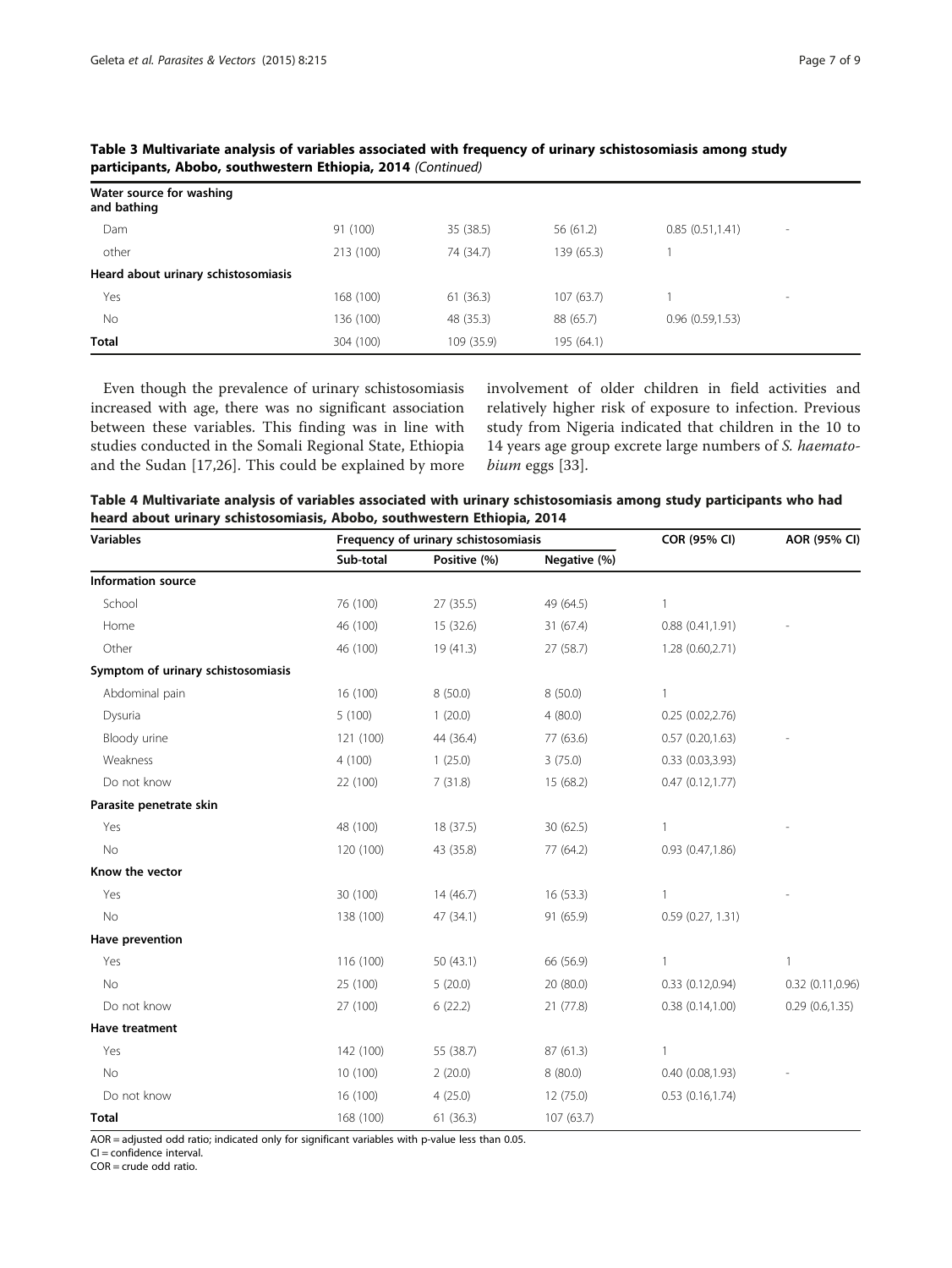<span id="page-7-0"></span>Occupation of father was significantly associated with urinary schistosomiasis where children with farmer as father's occupation were two times more likely to be infected than children with non-farmer as father's occupation [AOR (95% CI): 1.96 (1.19, 3.22)]. This result agreed with studies from Sudan, Ghana and Nigeria [[21](#page-8-0),[26](#page-8-0),[29](#page-8-0)] where children participated in field activities with their fathers. This shows lack of awareness towards risk of urinary schistosomiasis among fathers to make their children aware about the risk of urinary schistosomiasis. A protective role of the head of the family being literate and informed on urinary schistosomiasis was reported from an earlier study in Nigeria [[33](#page-8-0)].

In addition, children not living with their parents were three times more likely to be infected with urinary schistosomiasis [AOR (95% CI): 3.09 (1.14, 8.40)] than those living with their parent. Similar result were reported from Nigeria [\[33\]](#page-8-0). Children living alone could perform any activities including field and water-based tasks as a source of income, and might have exposed themselves to infection. An earlier study from Yemen reported low level of income and unsafe source of water as a risk factor for urinary schistosomiasis among school children [[34](#page-8-0)].

It is interesting to observe high prevalence of urinary schistosomiasis among children with the habit of swimming without significant association. Similar result were reported from an earlier study in Nigeria [\[21\]](#page-8-0). Despite the high prevalence of urinary schistosomiasis with the habit of swimming, children swimming regularly accounted for 21% while those swimming sometimes accounted for 79% of the current total prevalence of urinary schistosomiasis. This indicates that long duration of hours to water contact was considered as an important risk factor for exposure to urinary schistosomiasis rather than frequency of water contact [[35](#page-8-0)].

#### Conclusion

The present study area in Gambella Regional State, southwestern Ethiopia, represents moderate-risk community for urinary schistosomiasis. Sex, father's occupation and living apart from parents were the determinant factors for the infection. Treatment of all school-age children and fishermen is required once every 2 years until the prevalence of infection falls below the level of public health importance. It is also recommended to complement the praziquantel treatment with supplementary measures such as provision of sanitation facilities and health education.

#### Definition of variables

Swimming habit: child behaviour in recreational water contact.

Swimming regularity: frequent recreational water contact of children.

Living with parent: children living in the household of his or her biological parents for over three months.

Distance from the river: the space between children's home and the river.

Heard about urinary schistosomiasis: information children have acquired about transmission, signs and symptoms, diagnosis and treatment of urinary schistosomiasis.

Symptom of urinary schistosomiasis: information children have acquired about clinical symptoms of urinary schistosomiasis.

Parasites penetrate skin: information children have acquired as to whether or not the schistosome parasites penetrates human skin during infection.

Know the intermediate host: information children have acquired about schistosome intermediate hosts.

Have prevention: information children have acquired about prevention and control measures of urinary schistosomiasis.

Have treatment: information whether or not children knew the availability of treatment options against urinary schistosomiasis.

#### Competing interests

The authors declare that they have no competing interests.

#### Authors' contributions

SG, AA and SGB conceived the study, drafted the proposal, undertook statistical analysis and drafted the manuscript. SG undertook the microscopic analysis of the sample. BE and ZM trained SG on microscopic analysis of the sample. AA and SGB supervised microscopic analysis of the sample. All authors contributed to the writing of the manuscript and approved the submitted version of the manuscript.

#### Acknowledgments

The authors would like to thank Gambella Teachers Education and Health Sciences College and University of Gondar and Abobo Health Project-Catholic Church to fund and provide laboratory equipments for the study, respectively. The authors would also thank Abobo Heath Center staff for their technical advice, and study participants for their cooperation during the study.

#### Author details

<sup>1</sup>Gambella Teachers' Education and Health Sciences College, Gambella, Ethiopia. <sup>2</sup> Department of Medical Parasitology, School of Biomedical and Laboratory Sciences, University of Gondar, Gondar, Ethiopia. <sup>3</sup>Department of Medical Laboratory Sciences and Pathology, Jimma University, Jimma, Ethiopia. <sup>4</sup> Aklilu Lemma Institute of Pathobiology, Addis Ababa University Addis Ababa, Ethiopia.

#### Received: 17 November 2014 Accepted: 23 March 2015 Published online: 10 April 2015

#### References

- 1. Gryseels B, Polman K, Clerinx J, Kestens L. Human schistosomiasis. Lancet. 2006;368:1106–18.
- 2. World Health Organization. Schistosomiasis. Fact sheet Number 115. Available: [www.who.int/mediacentre/factsheets/fs115/en.](http://www.who.int/mediacentre/factsheets/fs115/en) Accessed. February 18, 2015.
- 3. CDC 2011. The burden of schistosomiasis. Available: [http://www.cdc.gov/](http://www.cdc.gov/globalhealth/ntd/diseases/schisto_burden.html) [globalhealth/ntd/diseases/schisto\\_burden.html.](http://www.cdc.gov/globalhealth/ntd/diseases/schisto_burden.html) Accessed: 12 February 2015.
- 4. National Travel Health Network and Centre (NaTHNaC). Schistosomiasis. Available:<https://www.nathnac.org/pro/factsheets/schisto.htm>. 2008. Accessed: 08 November 2014.